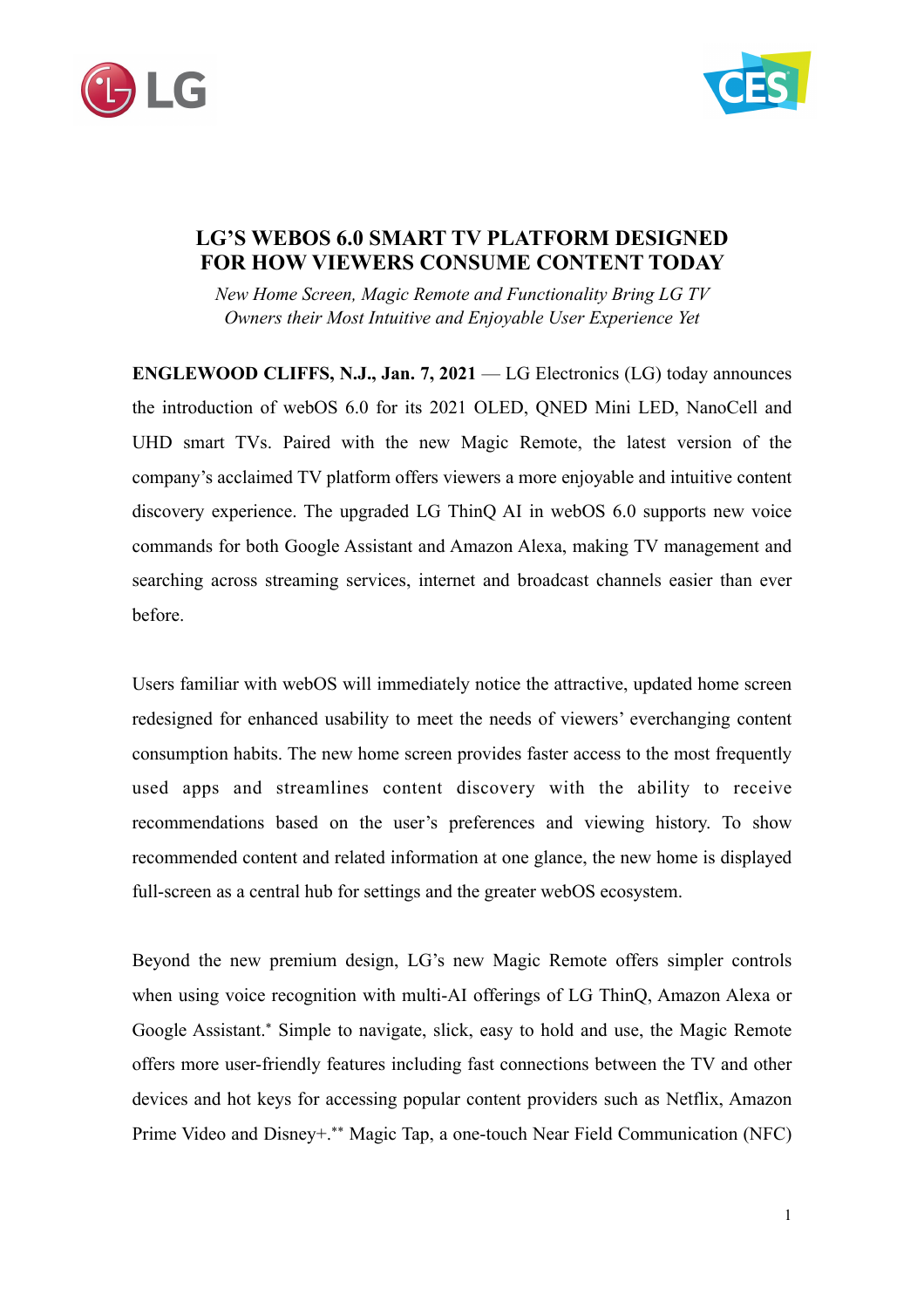



function on the Magic Remote, provides virtually instant access to a host of exciting viewing possibilities. By simply touching a compatible NFC-enabled smartphone\*\*\* to the remote, viewers can share content from their phones to the LG TVs or vice versa. Users can also view content stored in these mobile phones on their LG TVs while continuing to use their favorite smartphone apps and features.

Leveraging LG's latest in AI technology, TV voice controls and Magic Remote, viewers can simply get the info they need by using their voice. Magic Explorer, an enhanced version of LG's Magic Link, can deliver informative content related to what's showing on screen so viewers can learn more about the actors, locations and other items of interest in the movies and shows they're watching. The content dependent feature can also deliver an easy and friendly shopping experience for products appearing across select broadcast channels and LG TV services including Live TV, Gallery, Settings and TV Guide by changing the color of the cursor whenever Magic Explorer has information to share.

What's more, the new Next Picks feature can analyze viewers' preferences to discover more content suited to their tastes. Using viewing history data, Next Picks can recommend two live programs from broadcast or set-top box offerings as well as one VOD title or app that viewers will find most to their liking, saving viewers the time and hassle of finding what to watch next.

"The latest version of our user-friendly open TV platform webOS 6.0 represents the most significant update since we first introduced webOS in 2014," said Park Hyoungsei, President of LG Home Entertainment Company. "With the new edition of webOS, LG is demonstrating its commitment of offering services, products and technologies that respond to the needs and wants of our valued customers."